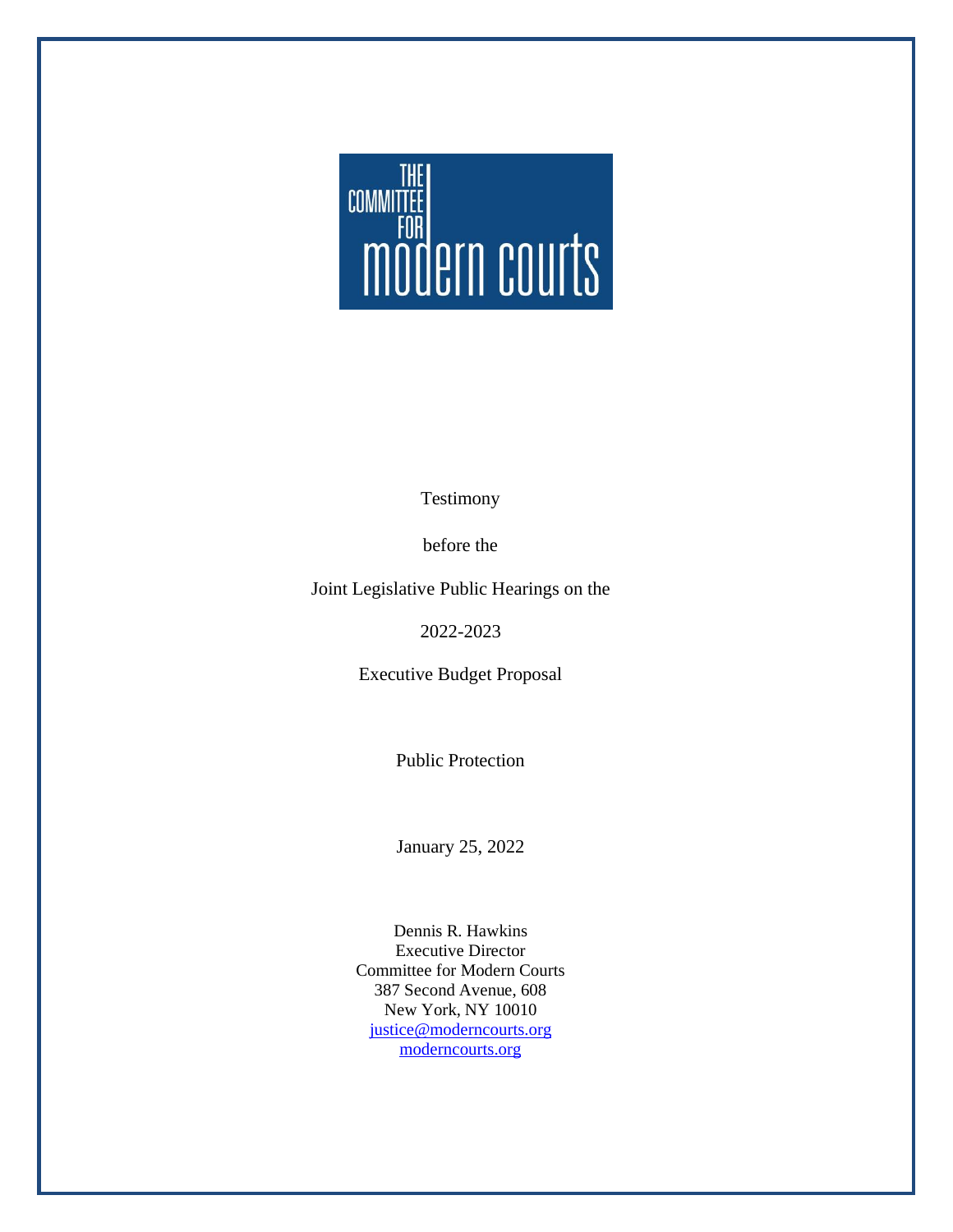My name is Dennis Hawkins, Executive Director of the Committee for Modern Courts. On behalf of Modern Courts, thank you for providing us with the opportunity to submit this testimony in support of the Unified Court System's (UCS) budget request of \$2.39 billion for FY 2022-23. Your support for this budget request is essential for the continued operation of the Judiciary during these challenging times.

Modern Courts is an independent nonpartisan statewide court reform organization committed to improving the court system for all New Yorkers. We support an independent, highly qualified, and diverse judiciary that provides for the fair administration of justice and equal access to justice for all who use the courts to resolve their legal disputes. Through research, public outreach, court monitoring, education and advocacy efforts, Modern Courts seeks to advance these goals and to ensure public confidence in the Judiciary.

We are pleased that the budget includes a sorely needed increase of \$12.6 million (12.6%) in funding for civil legal services to cover adjustments for cost-of-living and inflation over the past six years, and funding to fill current vacancies in UCS personnel, including support for three new Court Officer Academy classes for a total of 500 new court officers.

Given that New York State's financial condition is better now than it has been in many years as a result of an increase in revenues of \$12.9 billion, now is the time to invest in our court system to make it truly "modern" by not only approving the Judiciary budget as submitted but with additional funding in the following areas.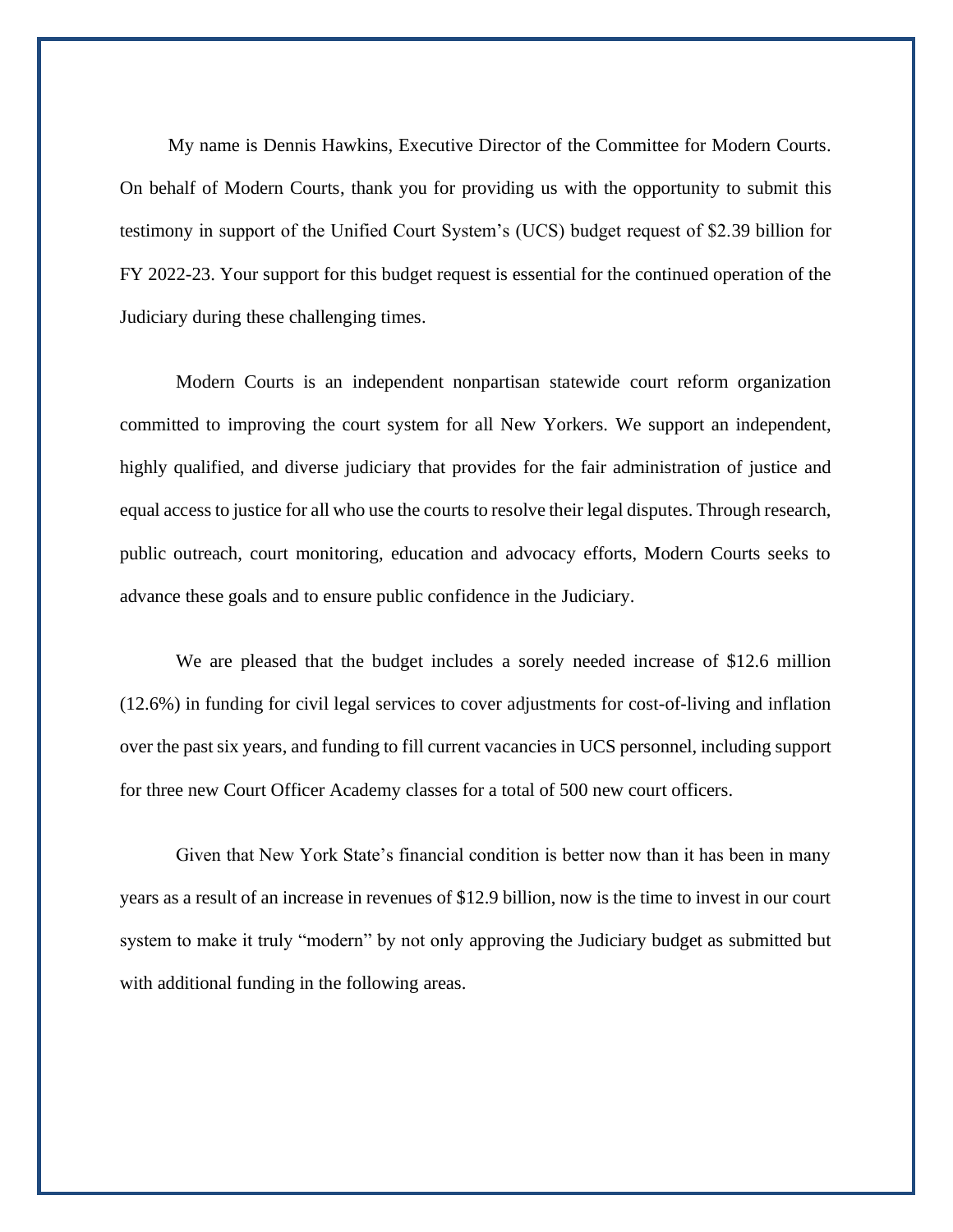# **FAMILY COURT**

The impact of the COVID-19 pandemic on the courts, especially Family Court, has been severe. Safety protocols kept courthouses closed and Family Courts in New York City simply could not function. Unlike other trial courts in New York, such as the Supreme Court, which before the pandemic had implemented electronic filing, the Family Court had not. Accordingly, when COVID-19 struck, the initiation and litigation of a Family Court actions in New York City requiring the filing of physical petitions and in-person court appearances was impossible. Similarly, for those who wanted a copy of a court document, and for those unrepresented litigants who sought help filing papers, the Family Court was not easily accessible. Moreover, court personnel were not equipped with the technology to enable them to work remotely.

Given its limited technological and logistical capacity, once the pandemic hit, the Family Court in New York City prioritized "essential" cases and was unable to hear, for an extended period of time, most visitation, custody, adoption, guardianship, and support matters, as well as many child-protective and termination of parental rights proceedings. The bulk of these cases stagnated for almost a year before being scheduled to be heard, and most new cases like these were, by and large, not even accepted for filing for months. As a result, the vast majority of litigants—especially unrepresented litigants who make up 80% or more of the court population—had no access to the Family Court during a great time of need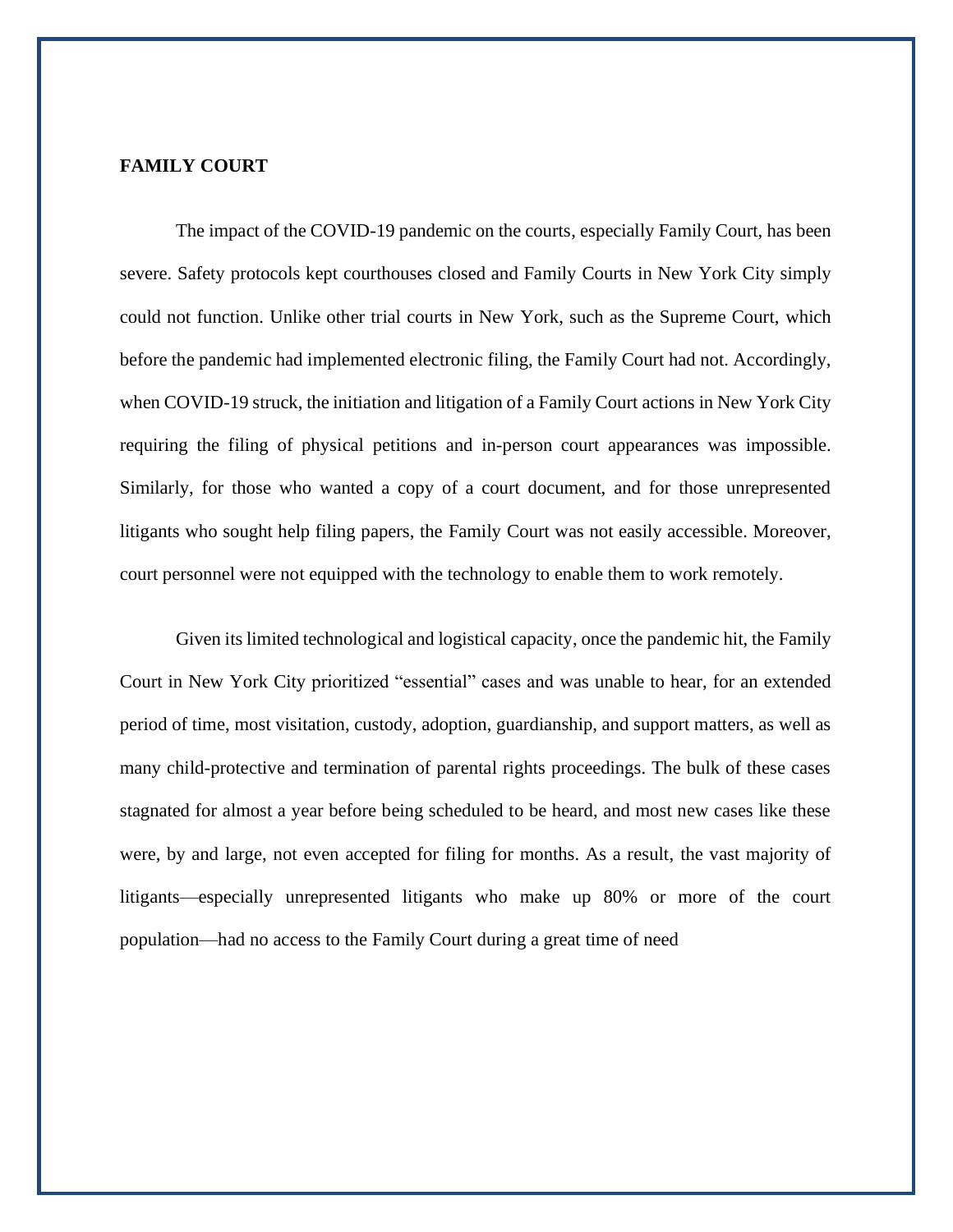# **EXPANDING ELECTRONIC FILING IN FAMILY COURT**

Modern Courts believes it is critically important to provide adequate funding so that efiling can be made available in Family Court throughout the state as it is in civil parts of the Supreme Court, Surrogate's Court, Court of Claims, NYC Housing Court, and NYC Civil Court (for matters removed from Supreme Court pursuant to CPLR 325(d) and mandatory no-fault actions), and all four Appellate Divisions of the Supreme Court. The implementation of e-filing in Family Court would be a dramatic improvement over the antiquated and inadequate system in place now and provide families with the opportunity they need to adjudicate matters that only Family Court can resolve.

#### **IMPROVED TECHNOLOGY**

In addition, Modern Courts believes that the Unified Court System (UCS) needs an effective, user-friendly website that comprehensively informs the public of current court operations and provides guidance to unrepresented litigants. The website should be in multiple languages, be kept up to date, and should include forms with easy-to-comprehend instructional guides. This too will require additional funding and is essential if the Judiciary is to provide true access to justice.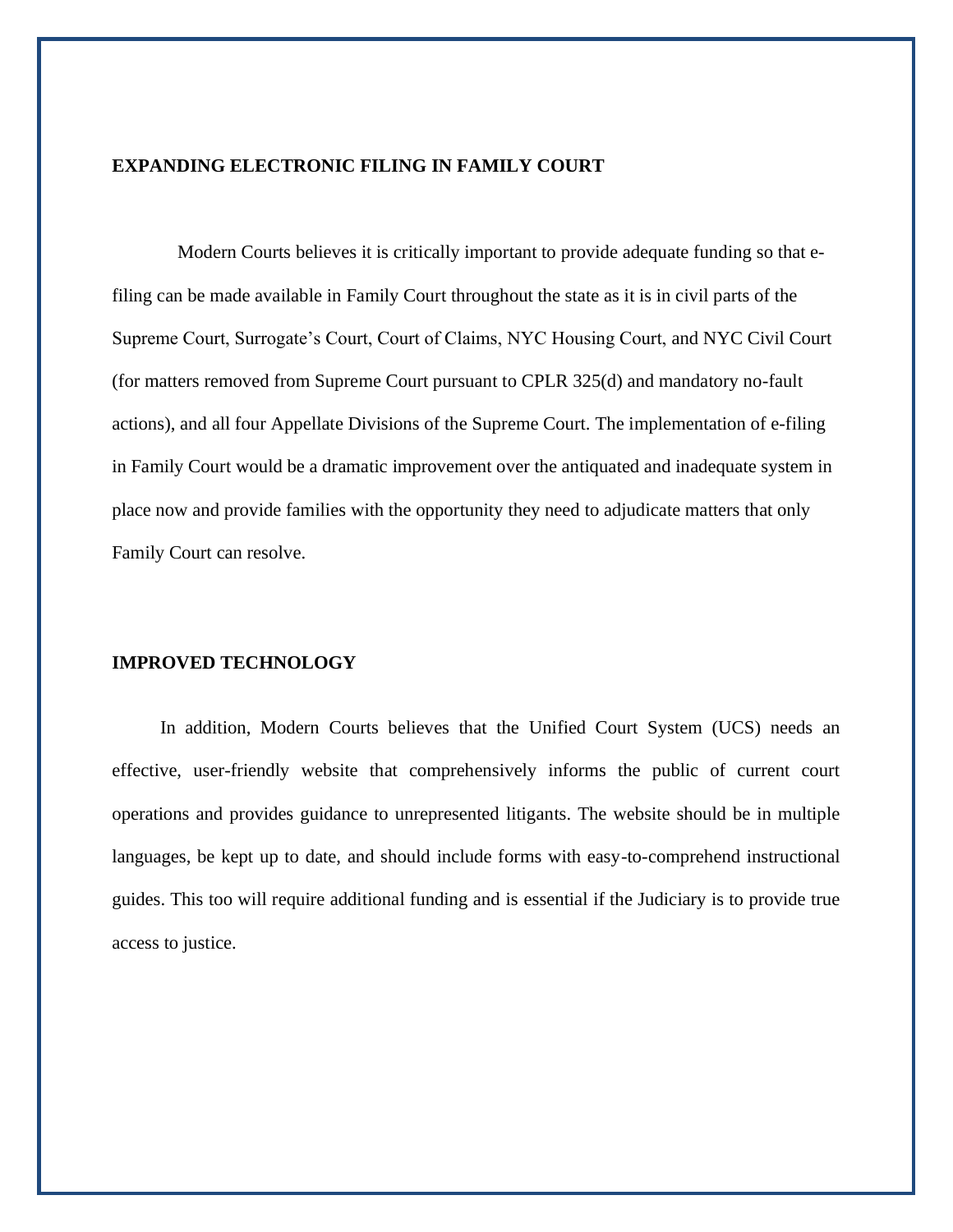### **INVESTING IN THE FUTURE THROUGH COURT SIMPLIFICATION**

While increased funding for New York's court system is essential, we urge the Legislature to consider structural reform of the court system, which will enable the courts to act more flexibly and efficiently both during a crisis and during day-to-day operations moving forward, all for the benefit of those who use the courts to resolve their many and varied matters.

The simplification of the court system, which will consolidate the current confusing patchwork of 11 different trial courts into a simplified three-tier structure comprised of a statewide Supreme Court; a statewide Municipal Court; and our existing Justice Courts, will greatly enhance the system's ability to maximize efficiencies and modernize operations statewide so that the Office of Court Administration will be able to respond creatively and effectively to the needs of the people served. Simplification also will have the greatest benefit in higher volume courthouses that serve low income, marginalized and communities of color.

Jeh Johnson in his Report from the Special Adviser on Equal Justice in New York State [Courts,](https://nycourts.gov/whatsnew/pdf/SpecialAdviserEqualJusticeReport.pdf) issued in October 2020, found that multiple interviewees complained about an underresourced, over-burdened court system that has a dehumanizing effect on litigants, and has a disparate impact on people of color. His report noted that, "Housing, Family, Civil and Criminal courts of New York City … continue to be faced with extremely high volumes of cases, fewer resources to hear those cases and aging facilities. Over and over, we heard about the "dehumanizing" and "demeaning cattle-call culture" in these high-volume courts. At the same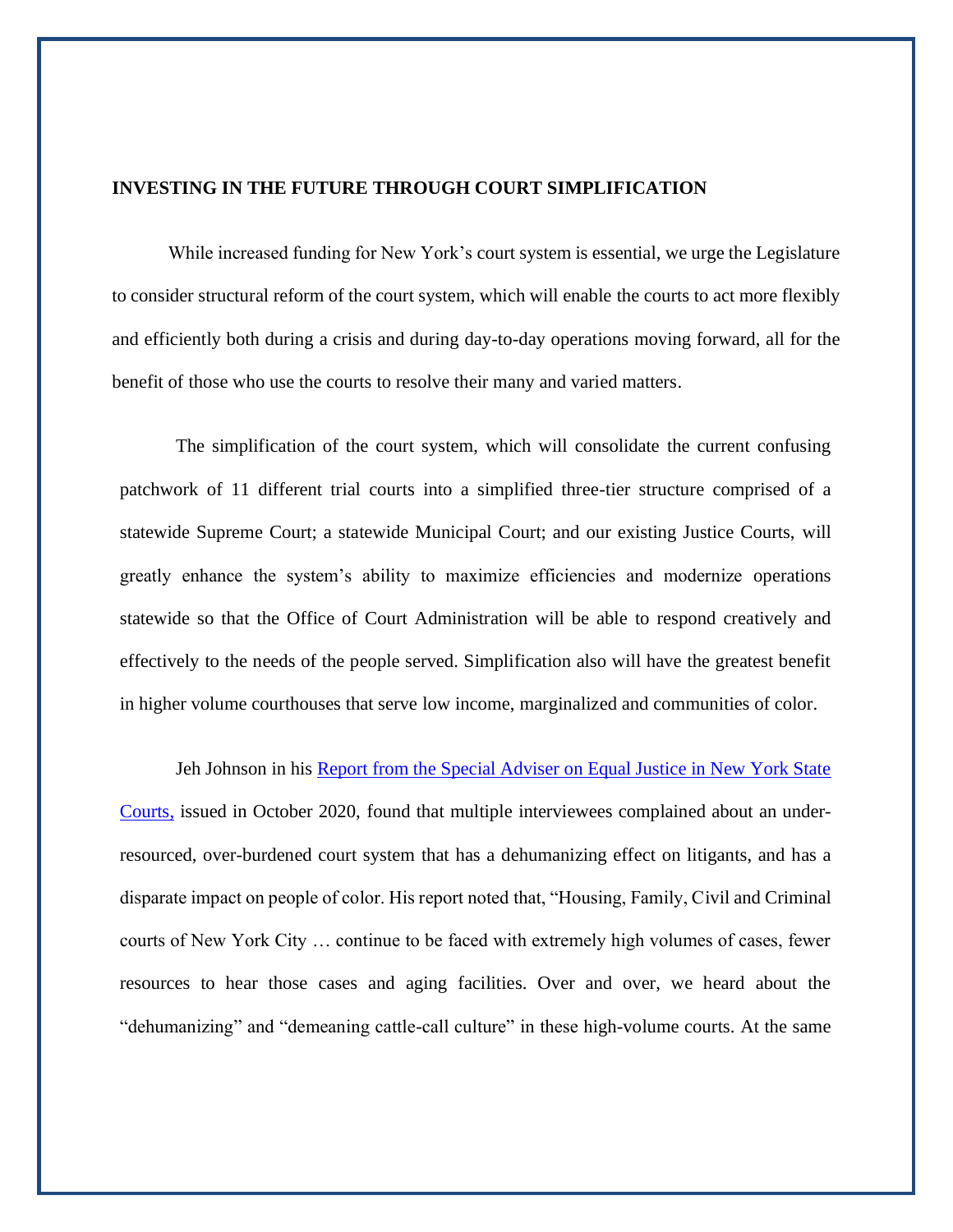time, the overwhelming majority of the civil or criminal litigants in the Housing, Family, Civil and Criminal courts in New York City are people of color."

Jeh Johnson's report states that, "The sad picture that emerges is, in effect, a secondclass system of justice for people of color in New York State."

Modern Courts urges the Legislature to consider and adopt a constitutional resolution to simplify the court system during the 2022 legislative session.

Most importantly, Modern Courts believes that court simplification will make the court system work better for your constituents – families burdened by having to appear in multiple court venues; unrepresented individuals with few if any resources; survivors of intimate partner violence; and others with limited financial means.

It should be noted that Modern Courts has organized the [Simplify the Courts! Coalition](https://simplifynycourts.org/) composed of 111 organizations from all parts of the state and that this Coalition remains focused on the critical goal of simplifying the New York State court system. The members of this Coalition are independent organizations, with a wide variety of perspectives and interests, who have agreed to work together to simplify our court system to benefit the individuals they represent in New York's trial, family, civil, criminal, and housing courts.

## **LANGUAGE ACCESS**

Modern Courts applauds the Judiciary for continuing its commitment, through this budget, to ensure that all persons may seek justice in New York's courts despite limited or no